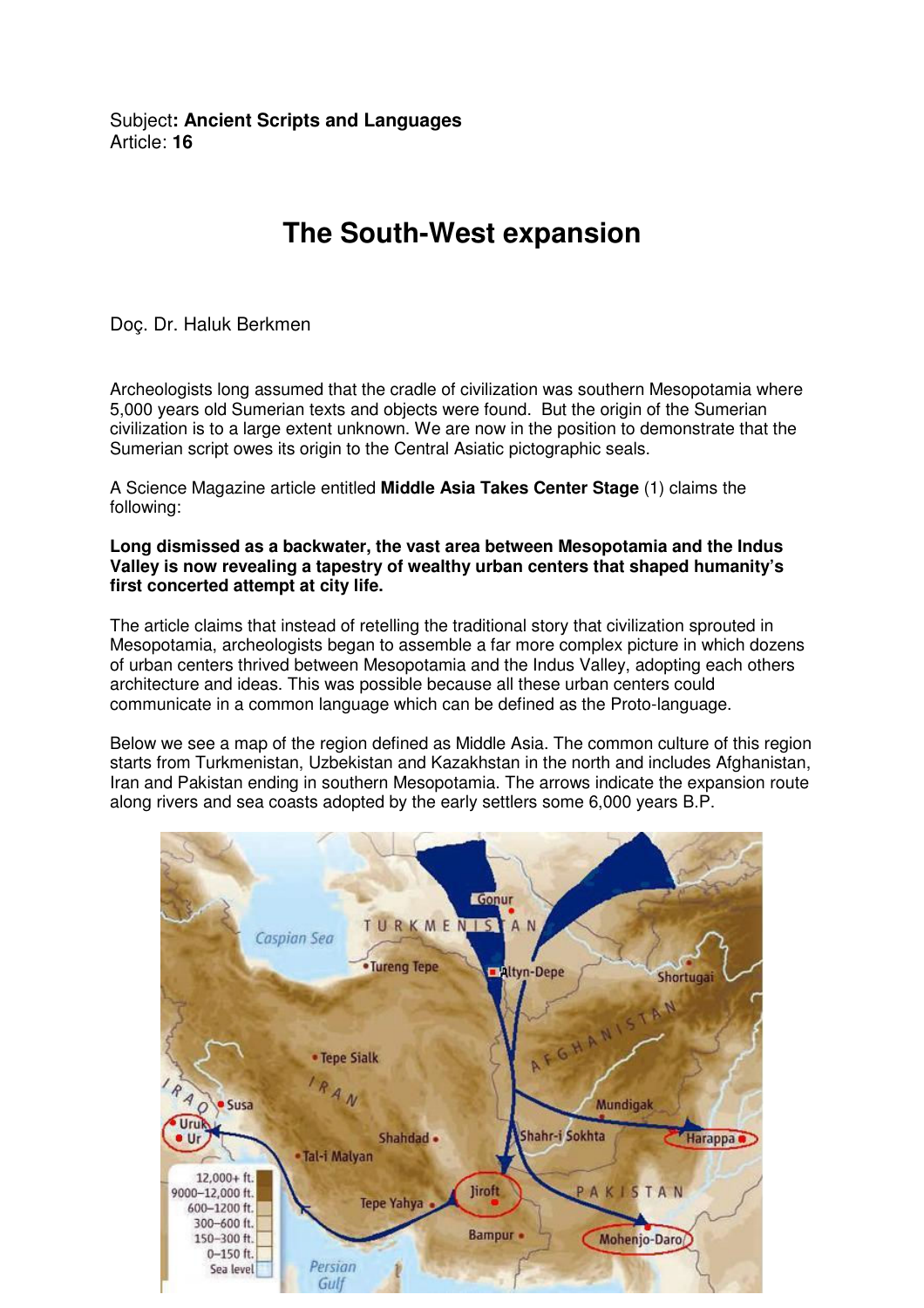In an article entitled: **Neglected Civilisation Grabs Limelight,** Andrew Lawler says (2):

**Four thousand years ago along the banks of the ancient Oxus River, which now separates Afghanistan from Uzbekistan, there were people who lived in vast compounds protected by high wall, produced their own bronzes, and stone seals, and traded their wares as far as the Persian Gulf and Palestine. Although these people would have been key players in Bronze Age Central Asia, their civilization remains an enigma because of 20th century politics.** 

The vast territories in which this Central Asian civilization flourished have been defined as the Bactrian-Margiana Archeological Complex (BMAC) by Fredrik Hiebert and Victor Sarianidi who lead excavations in the region. "We are redefining the boundary of Central Asia" says Hiebert and claims that a single culture thrived in these regions. The original name of Bactria is **Belh** and the original name of Margiana is **Merv**. Both cities are ancient cultural centers of Turkic as well as Persian people. The correct definition of this vast region should be **Belh-Merv Archeological Complex**, but as A. Lawler says; politics was and is still influencing Archeology. Below we see the extent of the region defined as BMAC.



One of the important cultural sites discovered in BMAC is **Altyn Depe**, which means "**golden hill**" in Turkish (see map at the top of the page). When archeologists excavated this site they found a mud brick altar, built 3,200 years ago as a temple for worship of fire (3). The fire altar and several golden artifacts found in this site give strong support to the claim that the sunworshiping people came to these regions from the north. The golden ibex found in Altyn Depe (below) is more than a simple piece of ornament, but is rather an important clue for the Central Asiatic origins of this culture (see **03-The Hidden Meaning of Pertoglyphs**).